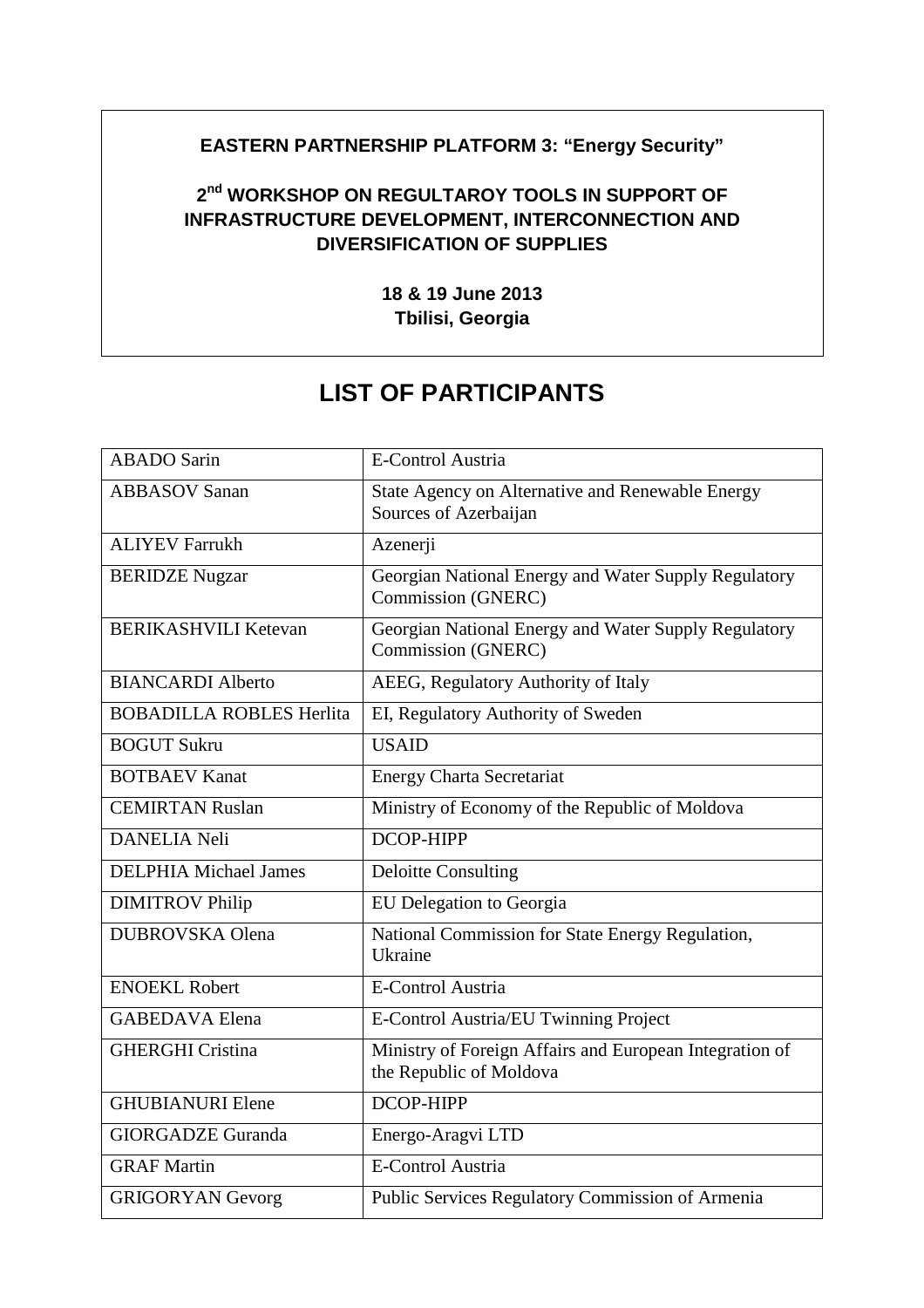| <b>HAYRAPETYAN Artur</b>     | Public Services Regulatory Commission of Armenia                                     |
|------------------------------|--------------------------------------------------------------------------------------|
| <b>IAROCHEVITCH Boris</b>    | EU Delegation to Georgia                                                             |
| <b>ILASCO</b> Antonina       | Ministry of Economy of the Republic of Moldova                                       |
| <b>IOSEBASHVILI Giorgi</b>   | Georgian National Energy and Water Supply Regulatory<br>Commission (GNERC)           |
| <b>IOSELIANI Mariam</b>      | <b>DCOP-HIPP</b>                                                                     |
| <b>ISAIEVA Olena</b>         | National Commission for State Energy Regulation,<br>Ukraine                          |
| <b>IURCHENKO Khatuna</b>     | DCOP-HIPP                                                                            |
| <b>JABBAROV</b> Vugar        | Ministry of Energy and Industry of the Republic of<br>Azerbaijan                     |
| <b>JANKAUSKAS Vidmantas</b>  | <b>Inogate Technical Secretariat</b>                                                 |
| <b>KALANDARISHVILI Natia</b> | Office of the State Minister of Georgia on European and<br>Euro-Atlantic Integration |
| <b>KAMMERDIENER Leo</b>      | <b>E-Control Austria</b>                                                             |
| <b>KARIMOV Elkhan</b>        | Ministry of Energy and Industry of the Republic of<br>Azerbaijan                     |
| <b>KIMUTYTE Loreta</b>       | National Control Commission for Prices and Energy,<br>Lithuania                      |
| <b>KONTRIMAVICIUS Dalius</b> | National Control Commission for Prices and Energy,<br>Lithuania                      |
| <b>KOVALENKO Dmytro</b>      | National Commission for State Energy Regulation,<br>Ukraine                          |
| <b>LE TELLIER Aude</b>       | CRE, Regulatory Authority of France                                                  |
| <b>LOMBARDINI Massimo</b>    | European Commission, Directorate General Energy                                      |
| <b>LUPAN</b> Gheorghe        | National Agency for Energy Regulation Moldova                                        |
| <b>MAMMADOV Fariz</b>        | Azenerji                                                                             |
| <b>MANAGADZE David</b>       | <b>EBRD</b>                                                                          |
| MARGVELASHVILI Murman        | World Experience for Georgia                                                         |
| <b>MASHLYAKIVSKYY Ruslan</b> | National Commission for State Energy Regulation,<br>Ukraine                          |
| <b>MAZZUCCO</b> Francesca    | EU Delegation to Georgia                                                             |
| MESKHI Sergi                 | Georgian National Energy and Water Supply Regulatory<br>Commission (GNERC)           |
| <b>MIRZOYEV Tariyel</b>      | Ploutos Capital LLC                                                                  |
| MUJIRISHVILI Davit           | DCOP-HIPP                                                                            |
| MUKHIGULISHVILI Giorgi       | World Experience for Georgia                                                         |
| <b>NAGALI</b> Eleonora       | AEEG, Regulatory Authority of Italy                                                  |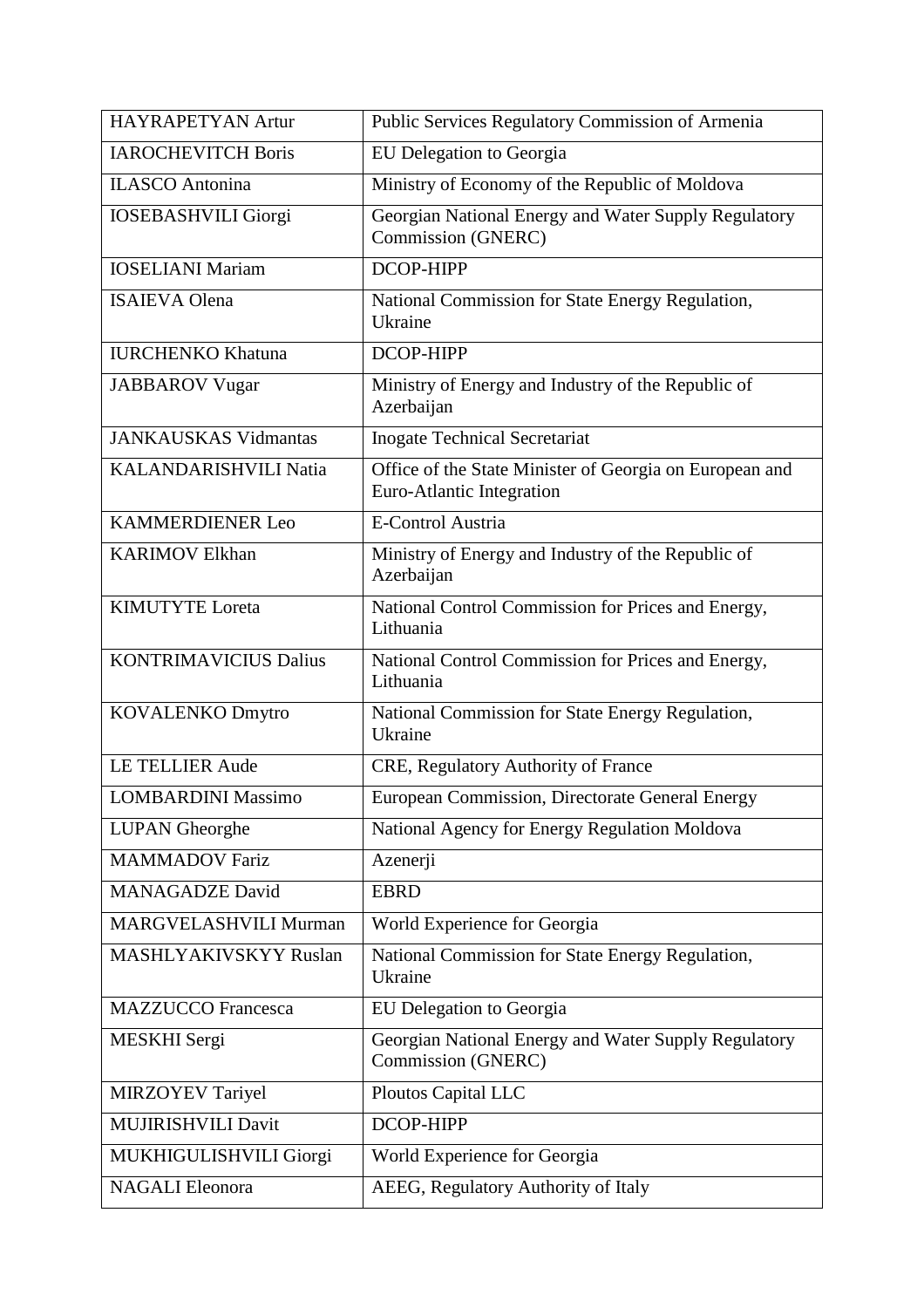| <b>NASIBOV Vagif</b>        | Ploutos Capital LLC                                                        |
|-----------------------------|----------------------------------------------------------------------------|
| NIKOLEISHVILI Nino          | E-Control Austria/EU Twinning Project                                      |
| PANGANI Giorgi              | Georgian National Energy and Water Supply Regulatory<br>Commission (GNERC) |
| <b>PARLICOV Victor</b>      | <b>ERRA</b>                                                                |
| PIRVELI Ivane               | DCOP-HIPP                                                                  |
| <b>POSCH Hannes</b>         | Energo-Aragvi LTD                                                          |
| <b>PREINSTORFER Dietmar</b> | <b>E-Control Austria</b>                                                   |
| <b>RAICEVIC Borko</b>       | <b>Energy Community Secretariat</b>                                        |
| RUZHENKOVA Viktoria         | National Commission for State Energy Regulation,<br>Ukraine                |
| <b>SAID ISSA Lemlem</b>     | <b>Inogate Technical Secretariat</b>                                       |
| <b>SARGSYAN Susanna</b>     | Ministry of Energy and Natural Resources of the Republic<br>of Armenia     |
| SHATIRISHVILI Natalia       | World Experience for Georgia                                               |
| SHENGELIA Georgi            | DCOP-HIPP                                                                  |
| <b>SHONIA Gocha</b>         | Georgian National Energy and Water Supply Regulatory<br>Commission (GNERC) |
| STOITCHEVA Gergana          | DCOP-HIPP                                                                  |
| <b>STUBENVOLL Karin</b>     | <b>E-Control Austria</b>                                                   |
| <b>SUELE Eszter</b>         | E-Control Austria/EU Twinning Project                                      |
| <b>SULA Andrei</b>          | National Agency for Energy Regulation Moldova                              |
| <b>SULEYMANOV Anar</b>      | State Agency on Alternative and Renewable Energy<br>Sources of Azerbaijan  |
| <b>SUMBADZE Nikoloz</b>     | DCOP-HIPP                                                                  |
| <b>SWINSCOE John</b>        | <b>Inogate Technical Secretariat</b>                                       |
| <b>TAMBONE Fabio</b>        | AEEG, Regulatory Authority of Italy                                        |
| <b>TAPPEINER Katharina</b>  | <b>E-Control Austria</b>                                                   |
| <b>THIOLLIERE Michel</b>    | CRE, Regulatory Authority of France                                        |
| <b>TOURLIS Nikolaos</b>     | <b>Inogate Technical Secretariat</b>                                       |
| <b>TSAKALIDIS Nikolaos</b>  | <b>Inogate Technical Secretariat</b>                                       |
| <b>TSUGHUNYAN Hrachik</b>   | Ministry of Energy and Natural Resources of the Republic<br>of Armenia     |
| <b>VALISHVILI Mariam</b>    | Deputy Minister of Energy, Georgia                                         |
| <b>VARDANYAN Artur</b>      | Ministry of Energy and Natural Resources of the Republic<br>of Armenia     |
| <b>VLATCHKOV Valeriy</b>    | <b>Deloitte Consulting</b>                                                 |